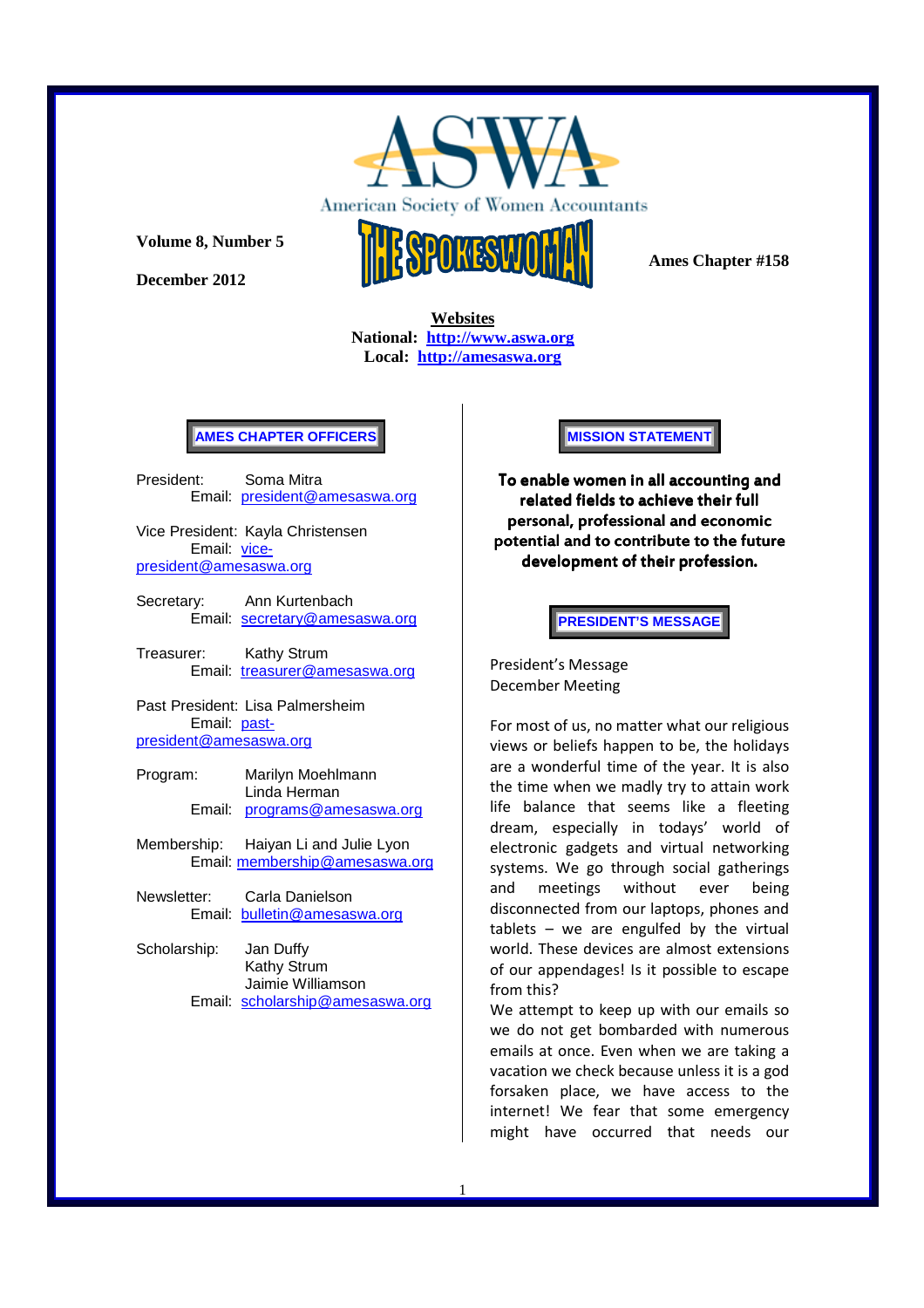

**Volume 8, Number 5** 

**December 2012** 

 **Ames Chapter #158** 

**Websites National: http://www.aswa.org Local: http://amesaswa.org**

immediate attention! We would love to delegate, but maybe, just maybe we have learnt through experience that it is less painful to clean up someone's imperfect work than do it right yourself the first time. We would like to go completely off the grid once in a while, shut off all our devices. But, is it possible for us to shut our work-brain off? We have been working for so long and the dedicated women that we are, have given our jobs many times more than what is expected in our position descriptions. Thinking about work has become our second nature.

Yet we should try to just get off the grid once in a while and unwind, take a walk in the woods, start a new hobby, share some laughs with a friend, plant a tree, sit and reflect, go down memory lane, or simply vegetate!

A perfect example of a going-off-the-grid activity would be our holiday party in December! Hope you can join us!

Soma Mitra President Ames Chapter



ASWA, Ames Chapter #158 December 2012 Meeting

No meeting in December. There will be a holiday party December  $19<sup>th</sup>$ .

**MEETING INFORMATION** 

Watch for the evite to our annual Holiday Potluck and White Elephant Gift Exchange Wednesday, December 19 at 5:30 at NewLink Genetics, 2503 S. Loop Drive, in Research Park in Ames. Please note on your evite response what food or beverage you plan to bring. We always have lots of fun and good food so I hope you will join us!

An e-vite has been sent to RSVP for the meeting.

**NOVEMBER 2012 MINUTES**

**Minutes** American Society of Women **Accountants** Ames Chapter #158 Membership Meeting November 14, 2012

Call to Order: The November Membership Meeting of the Ames Chapter #158 was called to order by President Soma Mitra in Ames at 7:35 pm on Wednesday, November 14, 2012. Those in attendance were members Kayla Christensen, Jan Duffy, Ann Kurtenbach, Soma Mitra, Marilyn Moehlmann, Margaret Munson,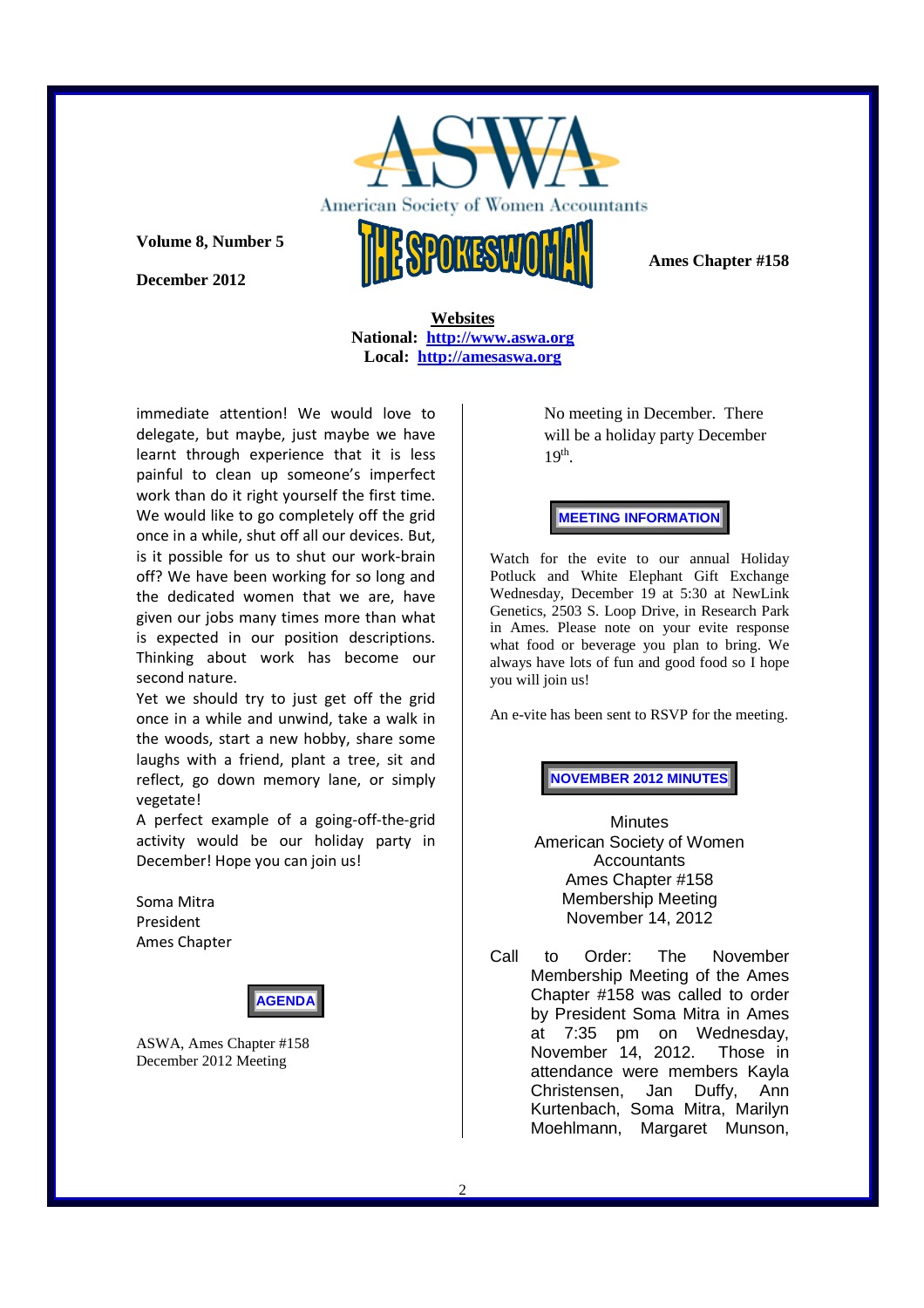

American Society of Women Acco ntants

**Volume 8, Number 5** 

**December 2012** 

 **Ames Chapter #158** 

**Websites National: http://www.aswa.org Local: http://amesaswa.org**

Kate Mulder, Lisa Palmersheim, and Barbara Bennett, One guest was also in attendance: Maggie Schlerman. A quorum was present.

- Minutes: Jan Duffy moved and Marilyn Moehlmann seconded that the September minutes be approved as written. Motion carried. There was no membership meeting during October because of the joint meeting with the Des Moines Chapter.
- Treasurer's Report: None. Soma Mitra reported that Kathleen Strum has resigned as treasurer. Penny Strum has resigned as her assistant. Soma will ask Karen Jacobson to serve as treasurer. If she agrees to accept the position Soma will appoint her to serve as treasurer until June  $30<sup>th</sup>$ , 2013. Our chapter will accept her appointment if she accepts the position. Kathleen Strum and Penny Strum will be removed from the signature card at US Bank. Soma Mitra and Karen Jacobson will be added to the signature card.

### Committee Reports

- A. Membership: No report. We currently have 28 members.
- B. Program:
- a. Marilyn Moehlmann reported that Linda Herman has programs lined up for the remainder of the year.
- b. Christmas Party Our annual Christmas party will be held December 19<sup>th</sup>. We are looking for someone to host or ideas on an alternate location. Kate Mulder mentioned that we could meet at a restaurant. A note will be sent out asking if anyone want to host.
- C. Bulletin: No report.
- D. Scholarship: Jan Duffy reported that the scholarship application will be updated and be sent out shortly. Margaret will get the application on the website when it is ready. Jan will serve as Chair. Jaimie Williamson and the new treasurer will serve on the Scholarship Committee.

### Old Business

A. Financial Literacy progress report: Lisa Palmersheim reported that the Boys and Girls Club requested that we wait until February to present the module Paying for College/Cars because the club members now have basketball practice.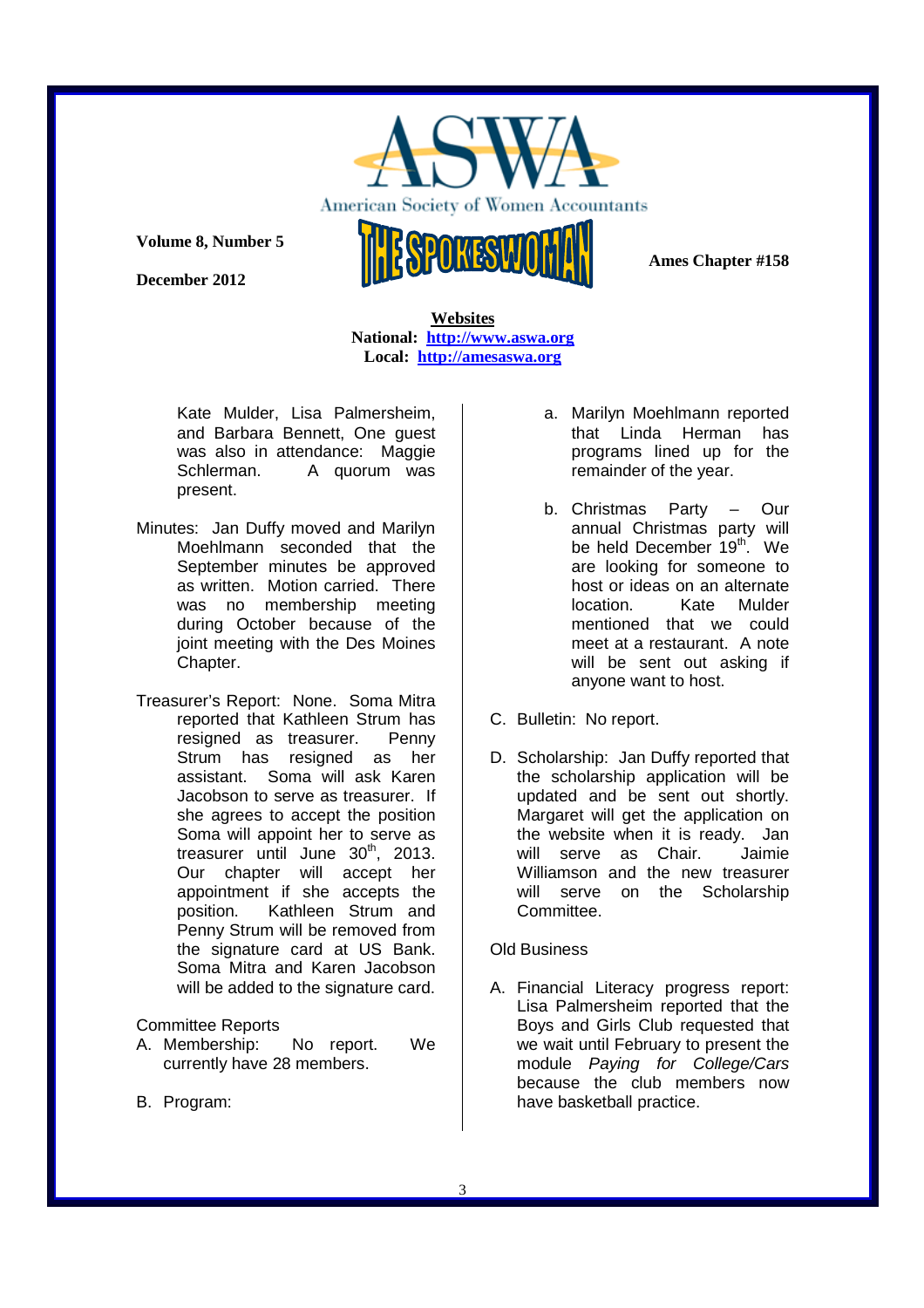

American Society of Women Acco ntants

**Volume 8, Number 5** 

**December 2012** 

 **Ames Chapter #158** 

**Websites National: http://www.aswa.org Local: http://amesaswa.org**

B. Bulletin Archival Process: Margaret Munson previously sent out a list of the missing bulletins. If anyone has any of the missing bulletins, please send her the electronic version or a paper version and she will scan.

New Business

A. Holiday Party – already discussed.

# Announcements

A. Update on ASWA National Conference at San Diego: Kate Mulder was the moderator of the by-laws forum. The name change passed. They are working on a timeline to get the name changed. The name change needed to pass by a 2/3 majority. It passed by about 70%. Our chapter had three votes. The votes were cast as follows to reflect the straw poll from our chapter: Yes – 2, No – 1. Soma nominated Karen Jacobson for the Nominating Committee next year. Karen gave a nice speech and was elected. Our chapter received a 2011-2012 Financial Literacy Program award. Five presentations of Money Mammals were given to 240 students by Stephanie Roscoe, Kathy Strum and Kate Mulder.

The Money Smart Program was presented to the Boys and Girls Club in Ames by Cindy Sippel, Karen Jacobson and Brenda O'Neall-Smith. Our chapter donated \$500 to the Foundation.

B. ISU Accounting Conference, December  $14<sup>th</sup>$  – Registration is now open.

Adjournment: Meeting adjourned at 8:20 p.m.

Respectfully submitted,

Ann Kurtenbach, Secretary

**PROGRAM SCHEDULE** 

December – Christmas Party

January – No Meeting

February – Barbara Bennett, Mass Mutual

March – TBA

April 17th – "Who gets Grandma's Yellow Pie Plate"